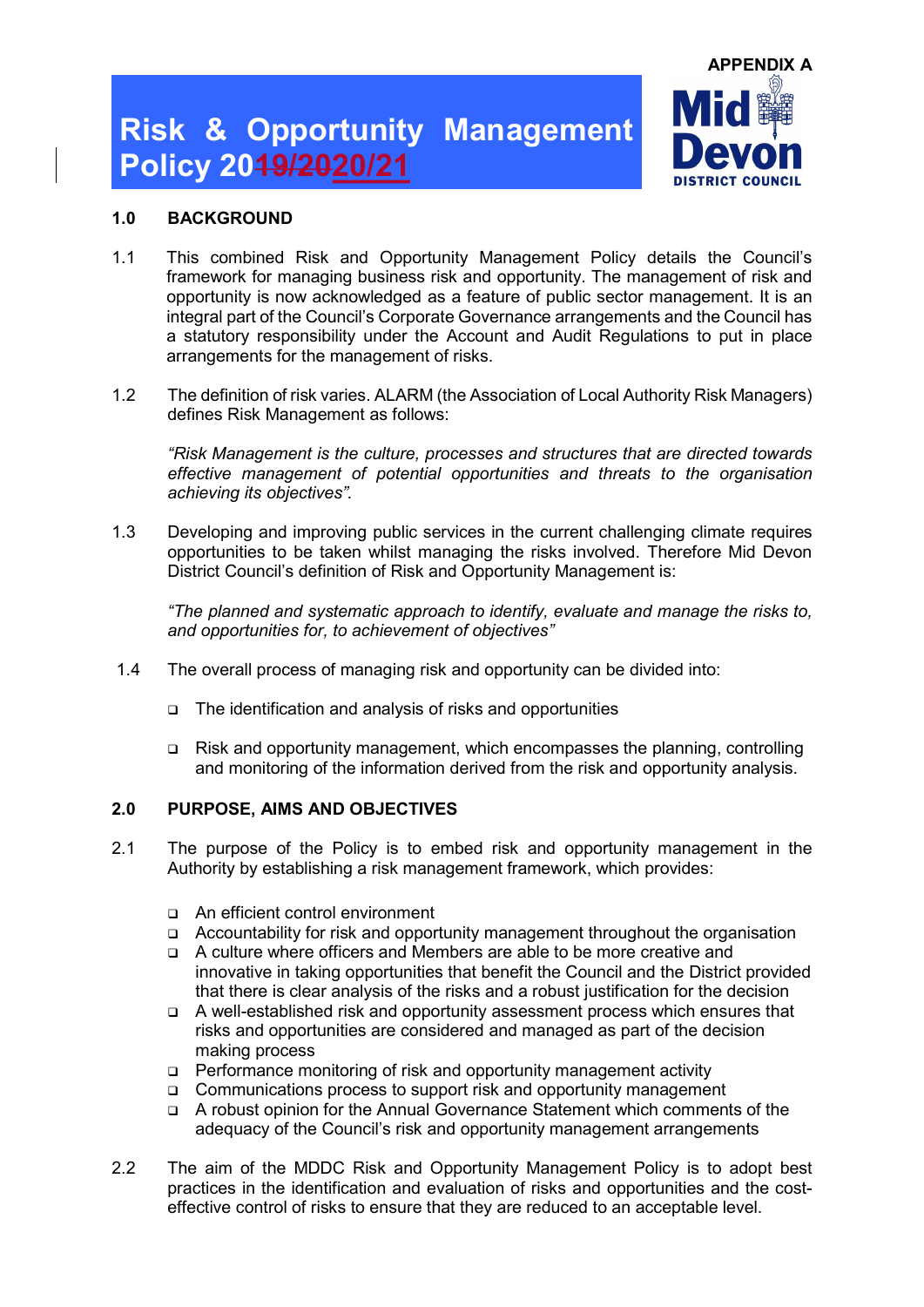

- 2.3 It is acknowledged that some risks will always exist and will never be eliminated. All employees must understand the nature of risk and accept responsibility for risks associated with their area of authority. The necessary support, assistance and commitment of senior management will be provided.
- 2.4 The risk and opportunity management objectives of the Council are to:
	- Embed risk and opportunity management into the culture of the Council
	- Fully incorporate risk and opportunity management as an integral part of corporate planning, business planning, project management and performance management
	- Manage risk and opportunity in accordance with best practice and in particular in accordance with the requirements of the Annual Governance Statement
	- Consider legal compliance as a minimum
	- Prevent injury and damage and reduce the cost of risk
	- Raise awareness of the need for risk and opportunity management
- 2.5 These objectives will be achieved by:
	- Establishing a clear risk and opportunity management process that is communicated to all officers and Members
	- Clearly define roles and responsibilities for risk and opportunity management
	- Developing an action plan for embedding risk and opportunity management with tasks and milestones for monitoring progress against targets
	- Providing risk and opportunity management training to officers and members
	- Completing corporate and operational risk and opportunity management workshops to identify risks
	- Conducting risk and opportunity management workshops to identify the risks and opportunities of any major projects
	- Maintaining and reviewing a register of corporate, operational and project risks and opportunities and assigning ownership for each risk
	- Ensuring that reports to the Cabinet, Scrutiny Committee, Audit Committee, Policy Development Groups (PDGs) and Regulatory Committees include a risk and opportunity assessment
	- $\Box$  Identifying risks and opportunities in relation to working in partnerships
	- Ensuring that the Cabinet, Audit Committee, Scrutiny Committee and PDGs receive regular reports on the key business risks and opportunities and take action to ensure that business risks and opportunities are being actively managed.
- 2.6 The following sections consider how the Council will implement the above objectives.

#### 3.0 ROLES AND RESPONSIBILITIES

- 3.1 The following groups and individuals have the following roles and responsibilities for risk and opportunity management within the Council.
- 3.2 The Audit Committee will approve this Risk and Opportunity Management Policy and any subsequent revisions. They will also monitor the effective development and operation of risk and opportunity management within the Council by receiving regular progress reports on the Council's key business risks and opportunities, take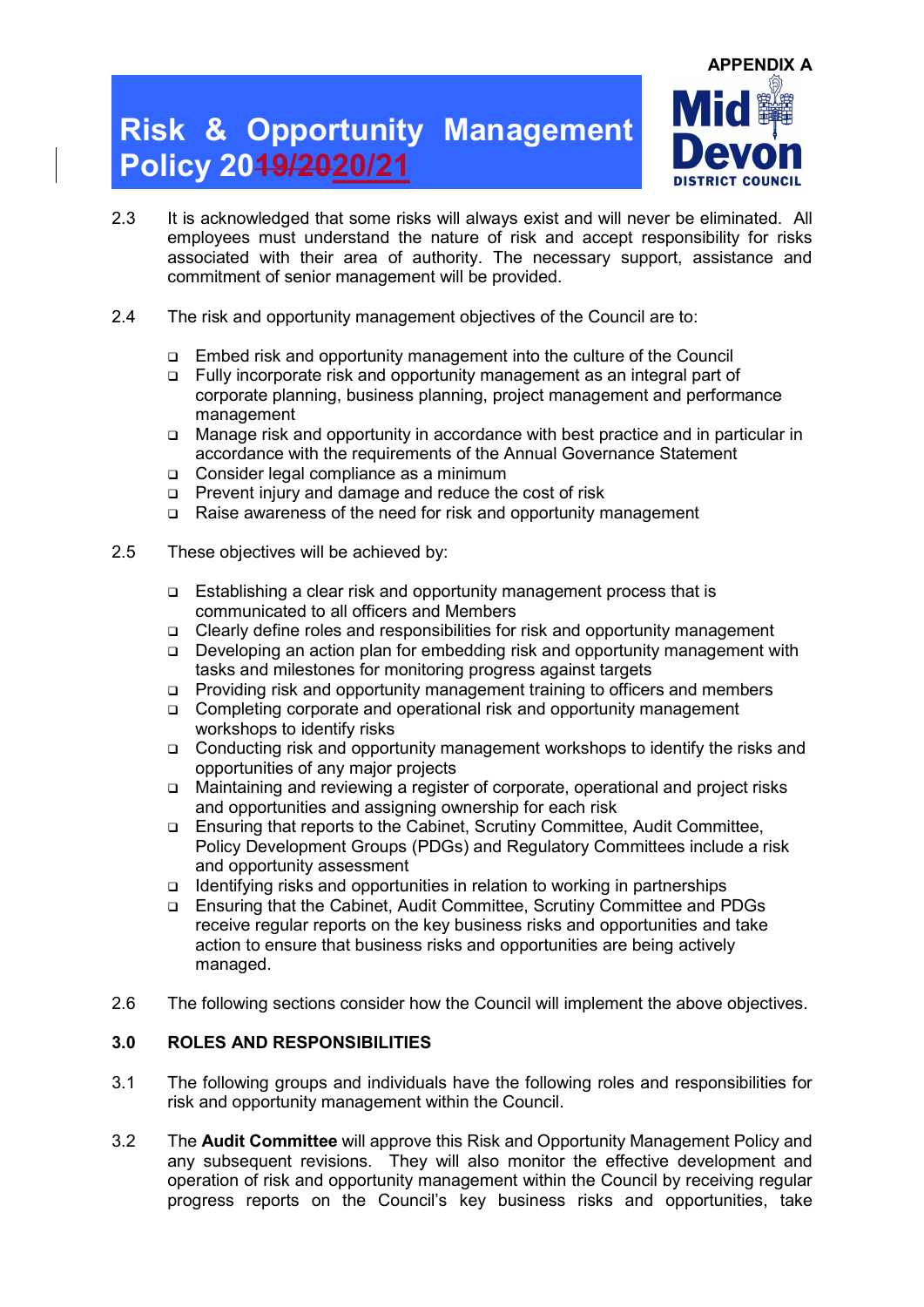

appropriate action to ensure that they are being actively managed and will consider the adequacy of the Council's risk and opportunity management arrangements as part of the Annual Governance Statement.

- 3.3 The Leadership Team is primarily responsible for setting the organisation's risk appetite and identifying corporate strategic risks and opportunities, as well as being responsible for determining action on these risks and opportunities and delegating responsibility for the control of the risks and opportunities. The wider Group Managers Team will also be responsible for monitoring the progress of managing risks and opportunities and will review the reports to the PDGs, Audit Committee, Cabinet and Scrutiny Committee.
- 3.4 The Cabinet will also monitor the effective development and operation of risk and opportunity management within the Council by receiving regular progress reports on the Council's key business risks and opportunities through the performance and risk report.
- 3.5 The Scrutiny Committee will also receive regular progress reports on the risks and opportunities through the performance and risk report. Any concerns or issues will be reported to the Cabinet and/or Audit Committee.
- 3.6 The Policy Development Groups (PDGs) will receive updates on risks and opportunities relating to any policy development matters.
- 3.7 The Finance Cabinet MemberLeader of the Council will:
	- Communicate the importance of risk and opportunity management to other Members
	- Act as a sounding board and provide a critical friend challenge to the risk and opportunity management process
- 3.8 Head of ServiceDirectors/Group Managers will be responsible for:
	- Leading the risk and opportunity management process within their services and ensuring that business plans include an annual assessment of key risks and opportunities
	- □ Identifying and managing significant operational risks by carrying out risk assessments with their teams as and when this becomes appropriate i.e. if making a significant change to service or undertaking a project
	- Developing actions to mitigate the risks identified, assigning responsibility for implementing controls and set realistic target dates for implementation
	- Ensuring that all risks are on the corporate risk register (the Key Business Risks will be held on SPAR and other service risk assessments held on the corporate health and safety drive)
	- Regularly reviewing risks associated with their service area(s) ensuring that the agreed actions and deadlines have been met
	- Ensuring that any briefing papers/ reports that they produce to make changes to their services will consider the associated risks and opportunities of any proposed course of action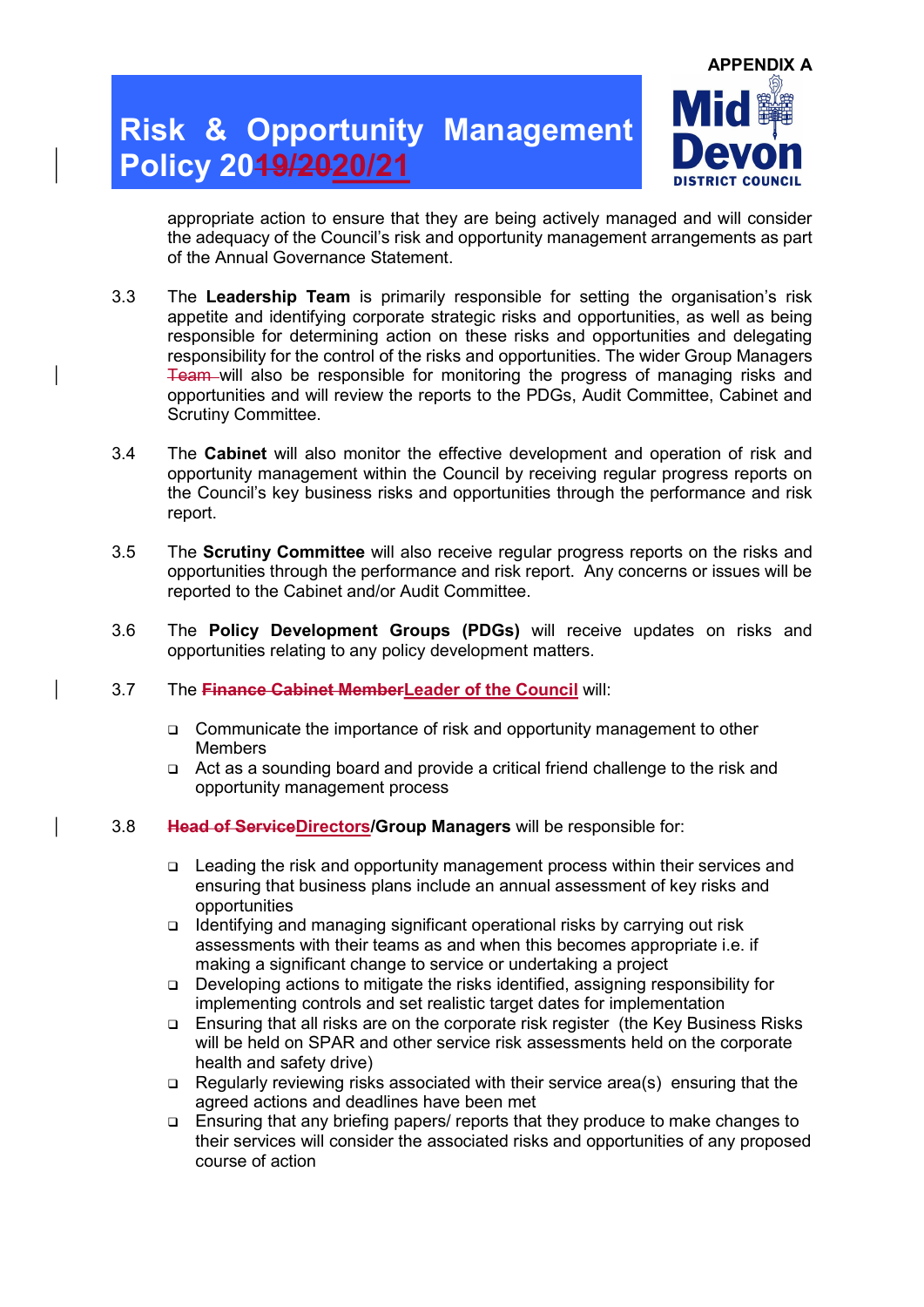

3.9 The Group Manager for Performance, Governance and Data Security is responsible for providing assurance to the Council through monitoring the implementation and effectiveness of this risk and opportunity management Policy and for reviewing compliance with mitigating controls introduced by the Service Managers. The Group Manager for Performance, Governance and Data Security will comment upon the effectiveness of the risk and opportunity management process in work undertaken to support the Annual Governance Statement.

Internal Audit will consider risk and controls in their audit reviews and report on the adequacy of risk management in that area.

- 3.10 The Health and Safety Committee is responsible for reviewing the measures taken to ensure the health and safety of all those who work in and visit the Council or may be affected by its activities - ensuring that people are not exposed to risks and that the risks are mitigated effectively. Where concerns are raised these will be escalated to the Health and Safety Officer and Leadership Team for action.
- 3.11 All employees need to have an awareness of risk and opportunity management and are responsible for ensuring that they manage risk effectively in their jobs and report hazards and risks to their Group/Service Manager.

#### 4.0 STRATEGIC, OPERATIONAL AND PROJECT RISKS

- 4.1 Broadly speaking risks can be divided into three categories:
	- **Strategic** risks which need to be taken into account in judgements about the medium to long term goals and objectives of the Council whilst at the same time considering the opportunities; and
	- **Operational** risks and opportunities which managers will encounter in the daily course of their work.
	- **Project** risks and opportunities which will be encountered during specific tasks/projects being undertaken

#### 4.2 Strategic Risks

- 4.2.1 The management of strategic risks and opportunities is a core responsibility of the Leadership Team. Strategic risk and opportunity assessments should be factored into corporate and service planning.
- 4.2.2 The major categories of strategic risk are:
	- $\Box$  Political associated with failure to deliver either local or central government policy. The Council could also potentially be at risk from the actions of other agencies, other Councils, partner organisations, etc.
	- **Economic** affecting the ability of the council to meet its financial commitments. These include internal budgetary pressures as well as external factors affecting the economy as a whole.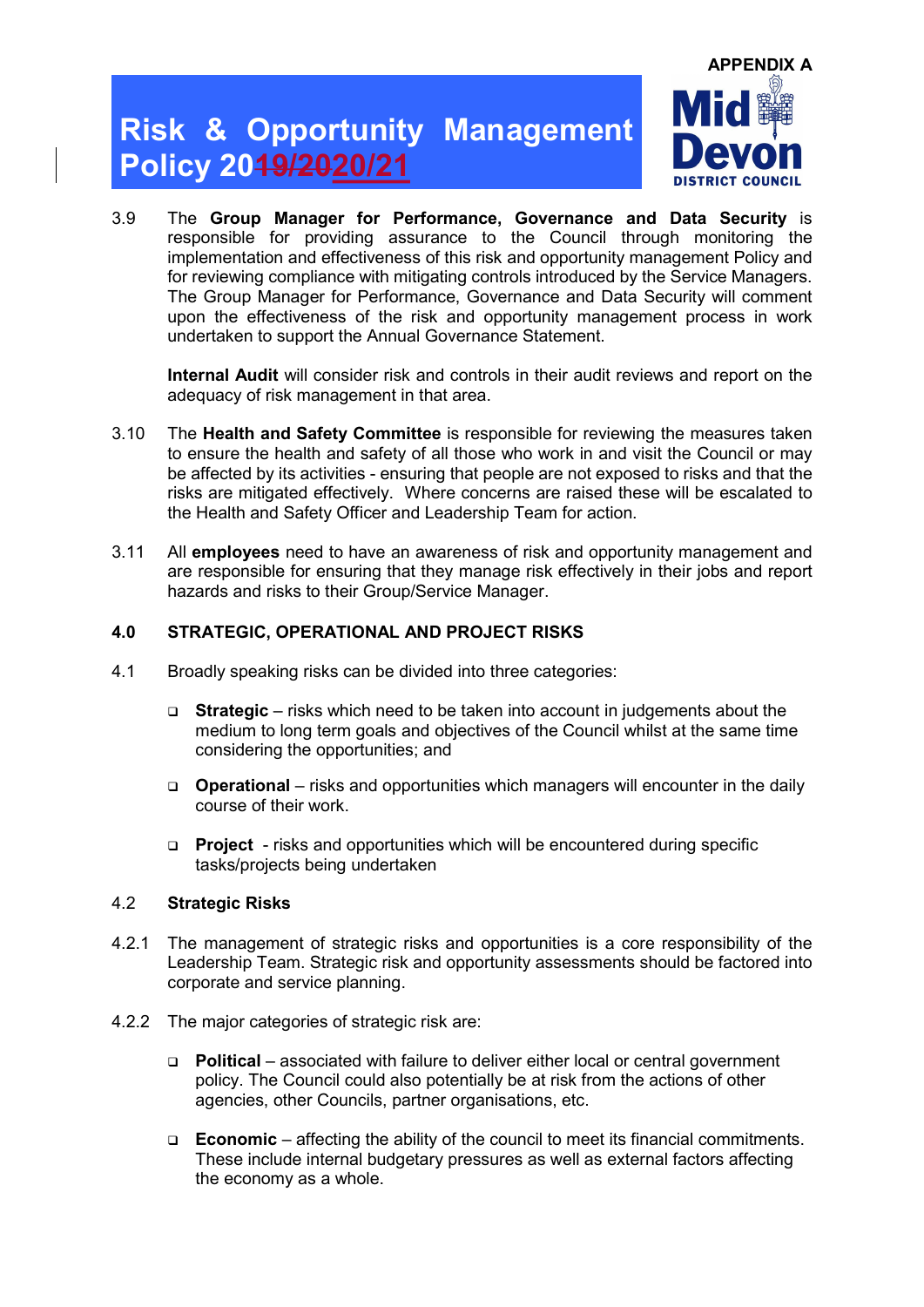

- □ Social relating to the effects of changes in demographic, residential or socioeconomic trends on the council's ability to deliver its objectives.
- **Technological** associated with the capacity of the council to deal with the pace/scale of technological change, or its ability to use technology to address changing demands.
- Data Protection/Information Security this includes the consequences of data/information transfer between the Council and other Bodies i.e. Government Connect, Partnership working, etc.
- $\Box$  Legislative associated with current or potential changes in national or European Law.
- Health and Safety This includes all aspects of Health & Safety as well as the Corporate Manslaughter legislation
- $\Box$  Environmental relating to the environmental consequences of progressing the council's strategic objectives (e.g. in terms of climate change including energy efficiency, pollution, recycling, landfill requirements, emissions, etc).
- **Competitive** affecting the competitiveness of the service (in terms of cost or quality) and/or its ability to deliver Value for Money.
- **Customer/Citizen** associated with failure to meet the current and changing needs and expectations of customers and citizens.
- **Partnership** associated with working in partnership or sharing services with another local authority or partner

#### 4.3 Operational Risks

- 4.3.1 Risks which managers and staff will encounter in the daily course of their work. These may be:
	- **Professional** associated with the particular nature of each profession (e.g. housing service concerns as to the welfare of tenants).
	- $\Box$  Financial associated with financial planning and control and the adequacy of insurance cover.
	- $\Box$  Legal related to possible breaches of legislation.
	- **Personal Safety** related to lone working and the potential to encounter aggressive or confrontational people whilst carrying out their duties.
	- Physical related to fire, security, accident prevention and health and safety (e.g. hazards/risk associated with buildings, vehicles, plant and equipment, etc).
	- Contractual associated with the failure of contractors to deliver services or products to the agreed cost and specification.
	- $\Box$  Technological relating to reliance on operational equipment and the potential for technological failure (e.g. IT systems or equipment and machinery)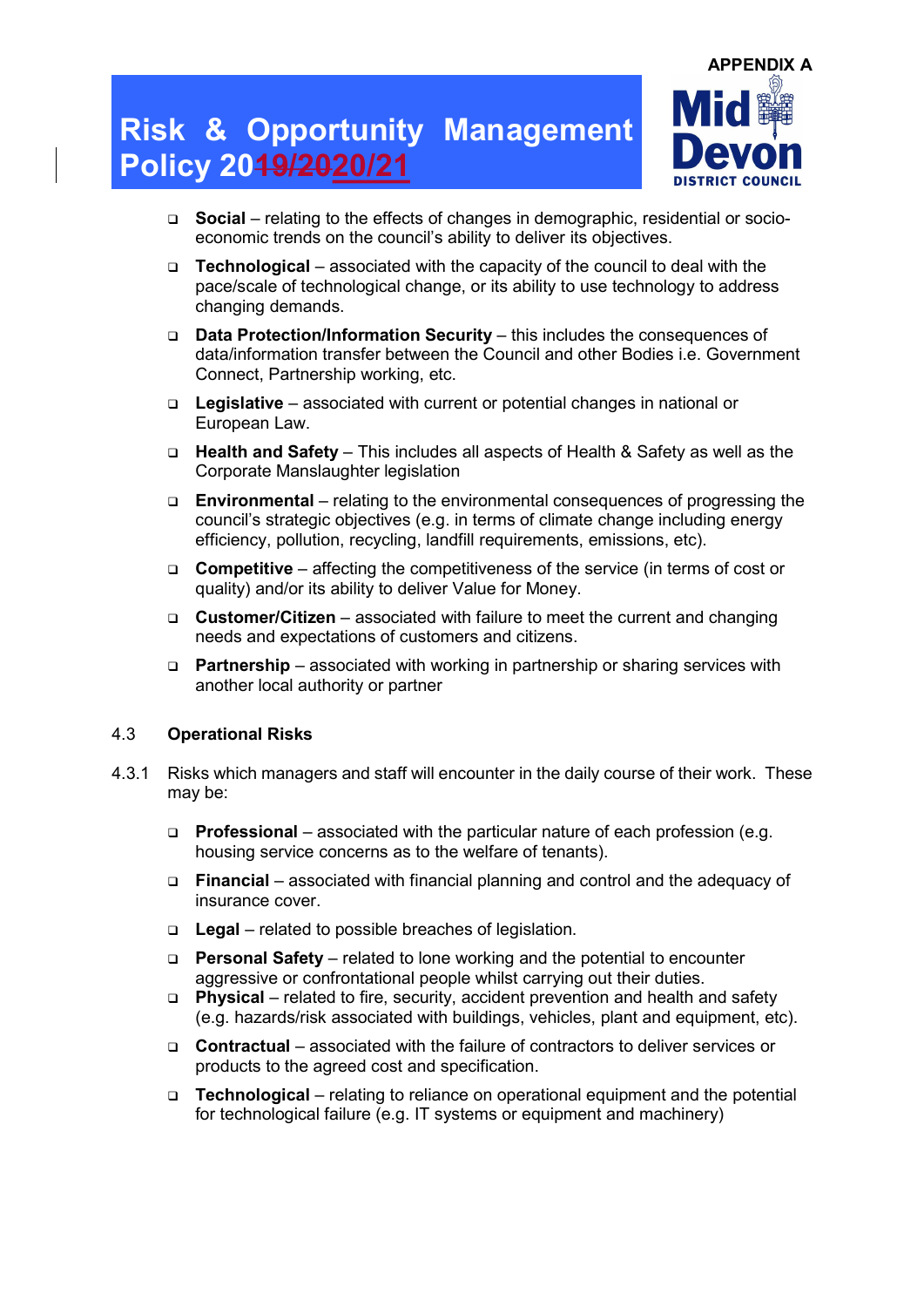

#### 4.4 Project Risks

- 4.4.1 Risks which will be encountered during specific tasks/projects being undertaken. These may be:
	- **People** associated with whether we have the right people with the right skills involved in the task/project. This also concerns getting buy in from staff at all levels of the organisation, Members and potentially external stakeholders
	- Technical associated with the Council's reliance on the software provider to deliver what has been agreed in the contract and that they provide support for dealing with any system problems or issues
	- $\Box$  Cost associated with the potential for the project to go over budget if the people and technical matters are not delivered as per the Business Case and PID
	- $\Box$  Time ensure that the right amount of time is allocated to the project as well as sufficient contingency as slippage can cause to project delay/failure and this can also have an impact on cost and quality
	- $\Box$  Quality depending on what goes into the project will determine the quality of the output

#### 4.5 Opportunities

- 4.5.1 Opportunities are to be considered at the same time as the risks. Examples may include:
	- Spend to save projects where the Council will benefit from reduced expenditure or increased income in the future
	- □ Transformational change which will generate cost savings or an income stream
	- Opportunities for great partnership working with our stakeholders or other local authorities
	- Opportunities to streamline working processes
	- Opportunities to boost the local economy
	- Opportunities to deliver and improve housing within the District
	- Opportunities to protect and enhance our environment
	- Opportunities to make a difference to our communities and to empower them
	- Delivery of the objectives in the Corporate Plan and Service Business Plans
- 4.6 The categories are neither prescriptive nor exhaustive. However, they should provide a framework for identifying and categorising a broad range of risks and opportunities for the Council as a whole, as well as service areas.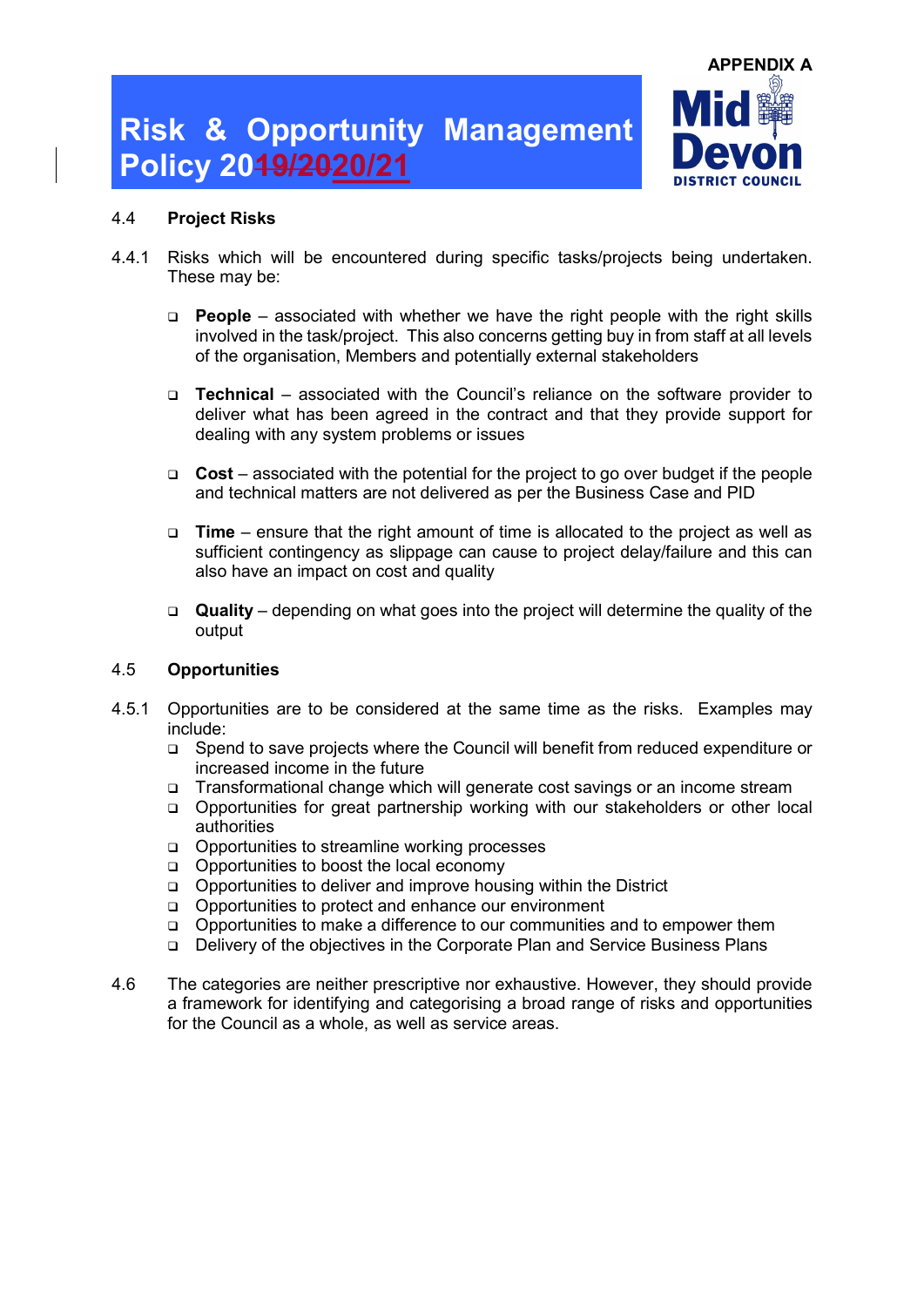

### 5.0 RISK MANAGEMENT PROCESS

5.1 The **four-step process below will cover all areas of risk and opportunity management** including making strategic decisions, managing strategic, operational and project risks and opportunities.



### 5.2 Step 1 – Identify Risks and Opportunities

All sources of risk and opportunity need to be identified. These should include strategic, operational and project risks.

### 5.3 Step 2 – Analysing Risks and Opportunities

Once the risks and opportunities have been identified they then need to be analysed to consider the impact/severity and likelihood or any risks occurring and the potential benefits of any opportunities.

There is a separate document for scoring guidance to ensure a consistent approach to scoring risks across the Council's services. Appendix 1

| စ္မွ<br>=       | ю          |  | Ð |    | <b>PA</b> |
|-----------------|------------|--|---|----|-----------|
| n<br>യ          |            |  |   | 16 |           |
| erity<br>ຕ<br>ా |            |  |   |    | ÷         |
|                 |            |  |   |    |           |
|                 |            |  |   |    |           |
|                 | Likelihood |  |   |    |           |

5.4 The assessment process uses a 5x5 scoring matrix (see below):

Where the scores of impact x likelihood equals the total risk score. Risks scoring between 15 and 25 would be classed as high risk (red) with 25 being the highest risk. Risks scoring between 6 and 12 would be classed as medium risk (amber) and risks scoring between 1 and 4 would be low risk (green). Risks that score 10 or above will be classed as the Council's key business risks and will be reported to PDGs, the Audit Committee, Cabinet and Scrutiny Committee.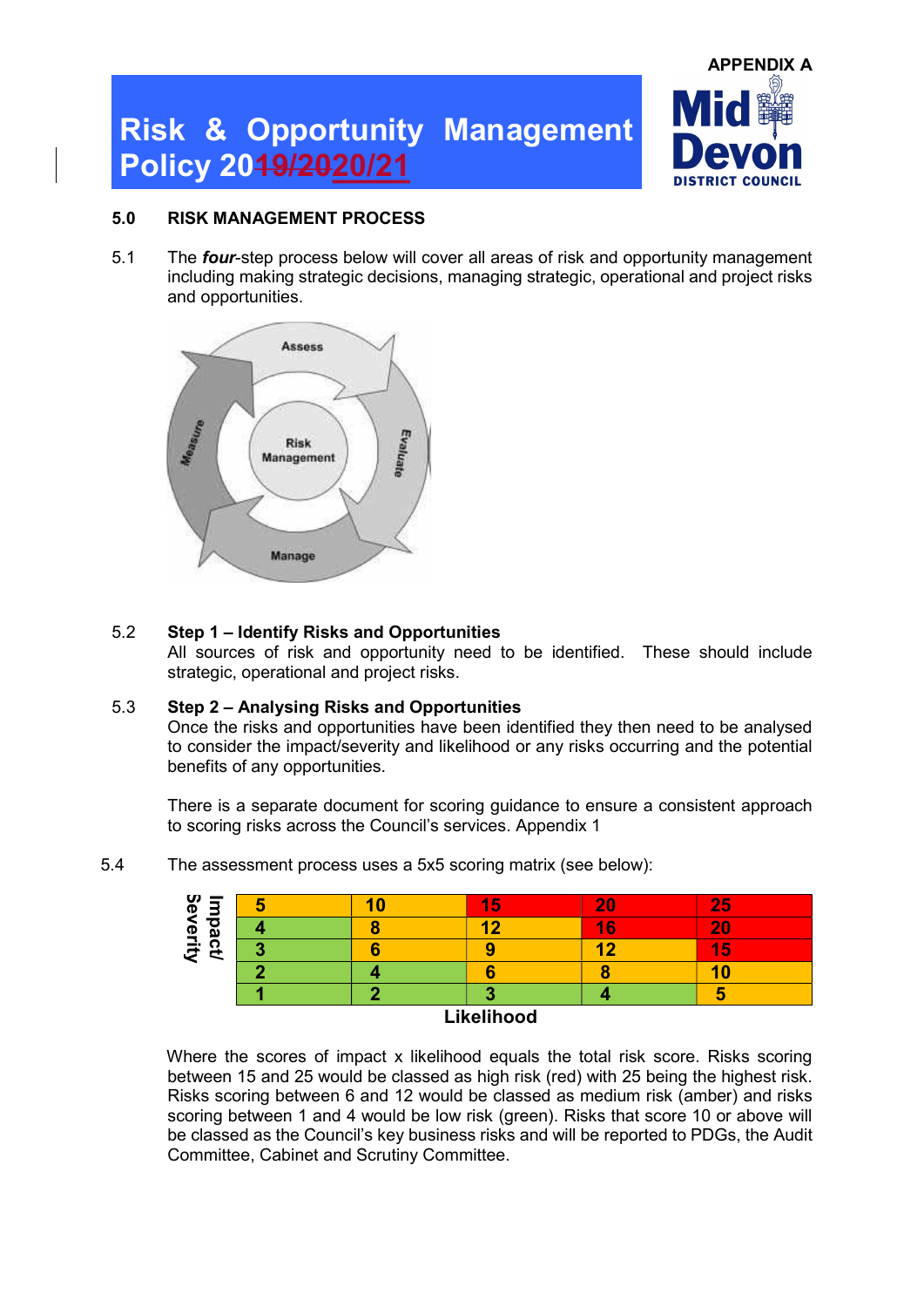

High scoring risks will be reviewed by the risk owner at least every 3 months and all risks at least annually. If a risk profile changes at any other time the risk score and review notes on mitigating actions and their status should be updated.

The risks will then need to be considered in conjunction with any opportunities when making decisions.

#### Benefits of Opportunities

The assessment methods for determining the potential benefits of opportunities can include:

- Assessing the increased income/reduced expenditure from the innovation
- Quantifying the number of potential new customers
- Calculating the potential sales growth that could stem from capturing the opportunity
- Calculating the return on investment for a particular project and whether that is the level of return that the Council is looking for
- Considering the value added as a result of capitalising on the innovation e.g. the benefit to the community

#### 5.5 Step 3 – Control the Risks

This involves taking action to minimise the likelihood of a risk occurring and/or reducing the severity of the consequences should the risk occur. Actions need to be allocated to responsible officers along with a realistic target date for implementation.

Determine the best course of action for the Council. There are 5 key action strategies to managing risk:

| <b>Policy</b>      | <b>Action</b>                             |
|--------------------|-------------------------------------------|
| Prevention         | Terminate the risk*                       |
| Reduction          | Treat the risk                            |
| Transference       | Pass risk to a third party e.g. Insurance |
| Acceptance         | Tolerate the risk                         |
| <b>Contingency</b> | Action plan implemented                   |

\* This can include carrying on the activity but modified so that the risk ends, or stopping the activity to end the risk.

#### 5.6 Step 4 – Monitor and Report Progress

Progress in managing risks and opportunities should be monitored and reported so that losses are minimised and intended actions and opportunities are achieved. Risk and Opportunity Management is an on-going process that should be constantly revisited and reviewed to ensure that new and emerging risks and opportunities are picked up and acted upon.

5.7 It is important to recognise these four steps as part of a cycle. Risk and Opportunity Management is dynamic and so the identification phase needs to be done continuously. It is also important to consider whether the nature of the risk or opportunity has changed over time – thereby completing the cycle.